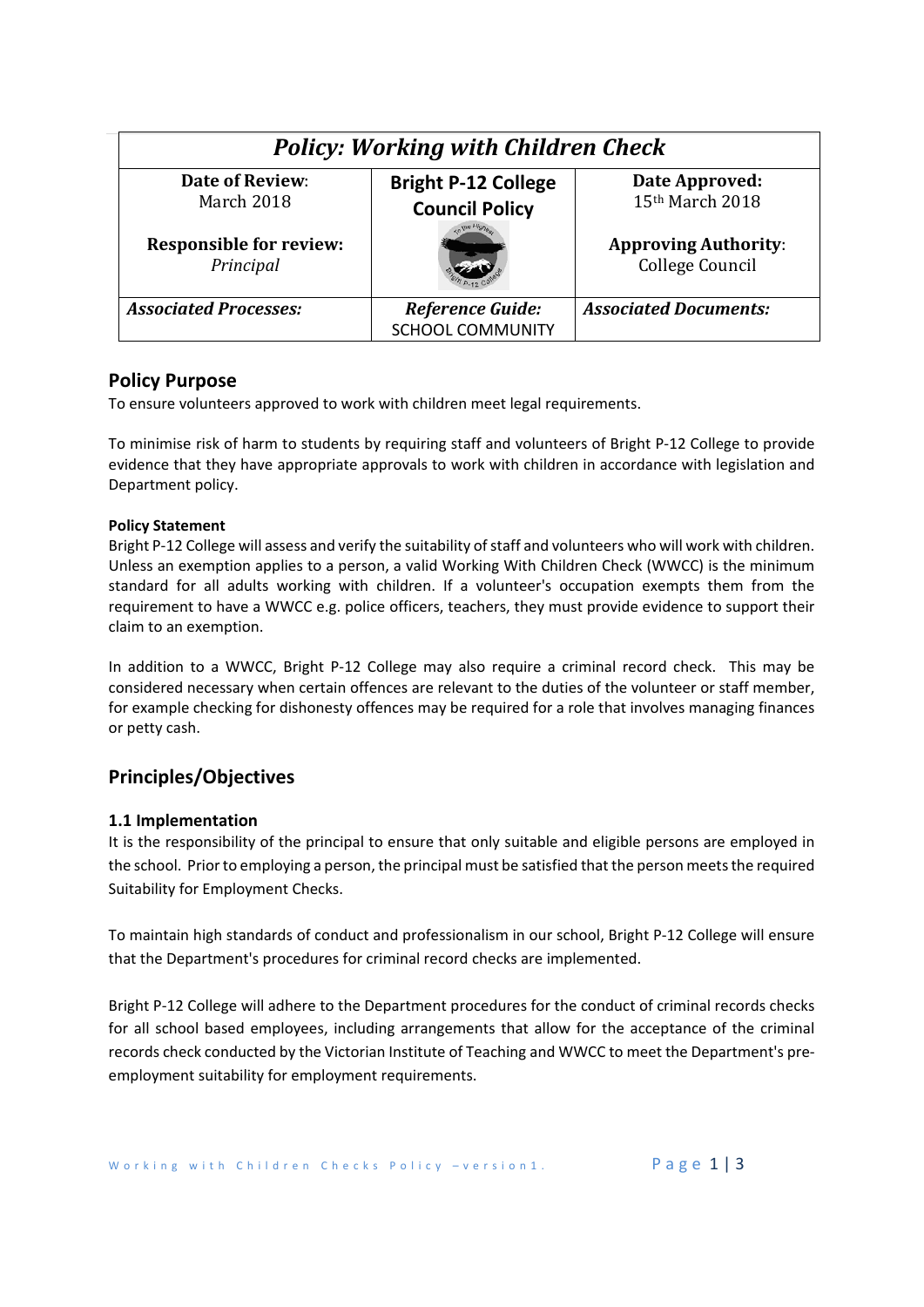# **1.2 Volunteers**

WWCC are required by all volunteers who will be working with students for school activities whether or not supervised by a teacher and whether or not the activity is on school grounds or during school hours**.** 

For example, a volunteer who is assisting at a school camp or any other approved school activity outside of school grounds will require a WWCC. See section below for a list of exemptions. See the Volunteer's Policy for a list of suggested activities.

# **1.3 Working with Children Check**

The WWCC is a minimum checking standard set by the *Working with Children Act 2005* for those who work with children, either on a paid or voluntary basis. It checks for serious sexual, violent and drugrelated offences as well as disciplinary findings of professional agencies such as the Victorian Institute of Teaching.

To be a volunteer at Bright P‐12 College a valid Working with Children Card provided by the Department of Justice is required. This card is:

- valid for 5 years
- transferable between volunteer organisations
- free of charge for volunteers, but cannot be used for paid employment.

Note: WWCC for paid employment can be used to show suitability for volunteer work.

## **1.4 Maintaining Records**

A copy of the staff member or volunteer's WWCC will be kept on the file at the school.

Bright P‐12 College will implement procedures to ensure staff members and volunteers hold a valid WWCC card; at a minimum annually at the commencement of the school year.

It is the responsibility of the staff member or volunteer to:

- provide Bright P-12 College with the successful WWCC card prior to commencement
- notify the principal if there has been a relevant change in circumstances, for example, if they have been charged or found guilty of a new relevant offence or if their WWCC has been suspended.
- apply for a new WWCC before their card expires.

## **1.5 Privacy**

Bright P‐12 College will apply privacy principles when collecting, using, retaining or disposing of personal or health information in accordance with the *Privacy and Data Protection Act 2014* (Vic) and the *Health Records Act 2001* (Vic).

## **1.6 Exemptions**

The Working with Children Act identifies categories of individuals who are exempted from the requirement to have a WWCC. Bright P‐12 College reserves the right to nevertheless require a WWCC if the Principal considers it necessary in the circumstances. The exempt categories are: